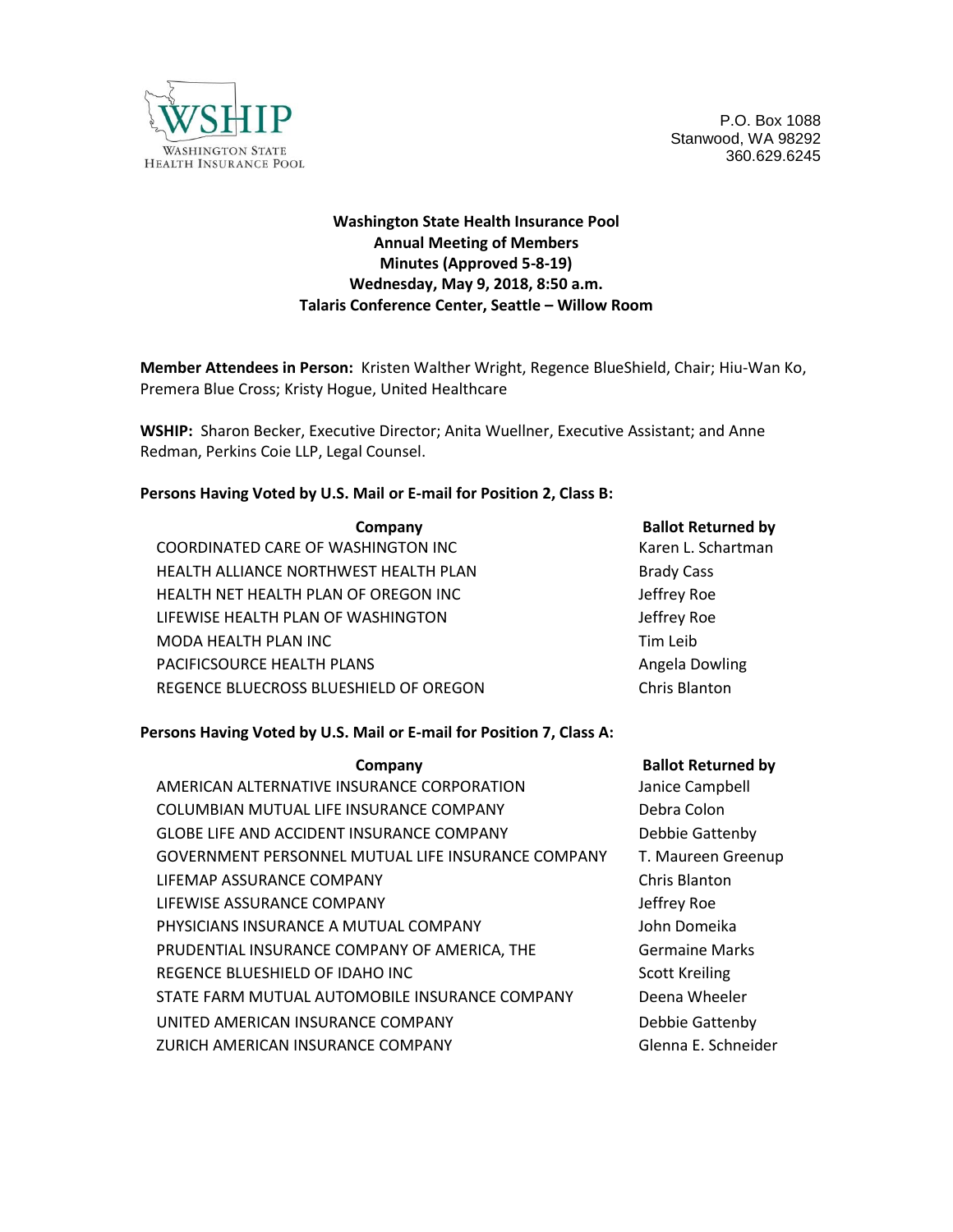#### **Persons Having Voted by U.S. Mail or E-mail for Position 9, Class C:**

**Company Company Ballot Returned by** GROUP HEALTH COOPERATIVE (KAISER FOUNDATION HEALTH PLAN OF WASHINGTON)

Karen L. Schartman

### **Persons Having Voted by U.S. Mail or E-mail for Position 10, All Member Plans:**

| Company                                                 | <b>Ballot Returned by</b> |
|---------------------------------------------------------|---------------------------|
| AMERICAN ALTERNATIVE INSURANCE CORPORATION              | Janice Campbell           |
| <b>ASURIS NORTHWEST HEALTH</b>                          | <b>Brady Cass</b>         |
| AXA EQUITABLE LIFE INSURANCE COMPANY                    | Rosa G. Iturbides         |
| <b>BRIDGESPAN HEALTH COMPANY</b>                        | Chris Blanton             |
| COLUMBIAN MUTUAL LIFF INSURANCE COMPANY                 | Debra Colon               |
| <b>GLOBE LIFE AND ACCIDENT INSURANCE COMPANY</b>        | Debbie Gattenby           |
| GOVERNMENT PERSONNEL MUTUAL LIFE INSURANCE COMPANY      | T. Maureen Greenup        |
| GROUP HEALTH COOPERATIVE (KAISER FOUNDATION HEALTH      | Karen Schartman           |
| PLAN OF WASHINGTON)                                     |                           |
| GROUP HEALTH OPTIONS INC (KAISER FOUNDATION HEALTH PLAN | Karen Schartman           |
| OF WASHINGTON OPTIONS, INC.)                            |                           |
| LIFFMAP ASSURANCF COMPANY                               | Chris Blanton             |
| LIFEWISE ASSURANCE COMPANY                              | Jeffrey Roe               |
| LIFFWISF HFALTH PLAN OF WASHINGTON                      | Jeffrey Roe               |
| PHYSICIANS INSURANCE A MUTUAL COMPANY                   | John Domeika              |
| PREMERA BLUE CROSS                                      | Jeffrey Roe               |
| PRUDENTIAL INSURANCE COMPANY OF AMERICA, THE            | <b>Germaine Marks</b>     |
| REGENCE BLUECROSS BLUESHIELD OF OREGON                  | Angela Dowling            |
| <b>REGENCE BLUESHIELD</b>                               | Tim Leib                  |
| REGENCE BLUESHIELD OF IDAHO INC                         | <b>Scott Kreiling</b>     |
| STATE FARM MUTUAL AUTOMOBILE INSURANCE COMPANY          | Deena Wheeler             |
| UNITED AMERICAN INSURANCE COMPANY                       | Debbie Gattenby           |
| ZURICH AMERICAN INSURANCE COMPANY                       | Glenna E. Schneider       |

### **I. Call to order / Welcome / Introductions / Agenda Review.**

Pursuant to notice sent to the Members as required by the bylaws, Ms. Kristen Walter Wright called the meeting to order at 8:51 a.m. The agenda for the meeting was reviewed.

### **II. Process Review and Quorum Count.**

A notice announcing the Annual Member Meeting of May 9, 2018 was mailed to Class B, Health Care Service Contractor members, for Board Position 2; Class A, Disability or Stop Loss Carrier members, for Board Position 7; Class C, Health Care Service Contractor members, for Board Position 9; and All Members for Board Position 10 on March 5, 2018. The notice announced that nominations were open until March 30, 2018. One nominee was received for each Board position.